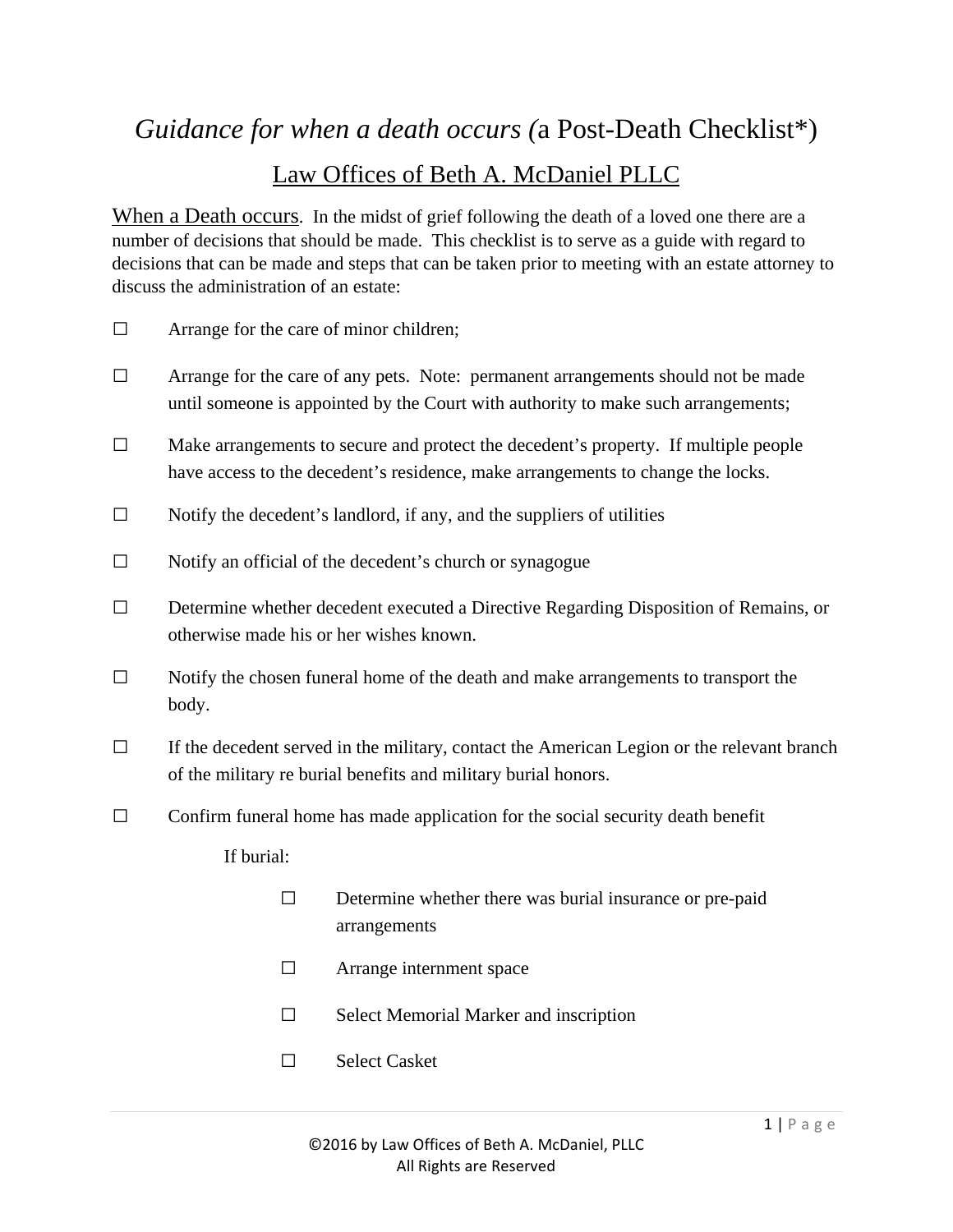- **□** Flowers for casket
- **□** Determine whether embalming is necessary

#### If Open casket:

- **□** Cosmetology
- **□** Hair dressing
- **□** Jewelry and glasses
- **□** Clothing

## If Visitation:

**□** Visitation hours

## If Graveside service

- **□** Arrange Officiant
- **□** Transportation for family
- **□** Transportation for flowers
- **□** Arrange for a police escort if necessary/appropriate
- **□** Arrange for someone to stay at local families' homes during service

## If cremation

- **□** Determine whether there were wishes to inter the remains at a cemetery and follow up if necessary
- **□** Otherwise, determine who shall receive the remains and whether an urn is needed
- **□** Carry out the decedent's wishes regarding his or her remains if he or she has executed a Directive Regarding Disposition of Remains or has otherwise communicated his or her wishes.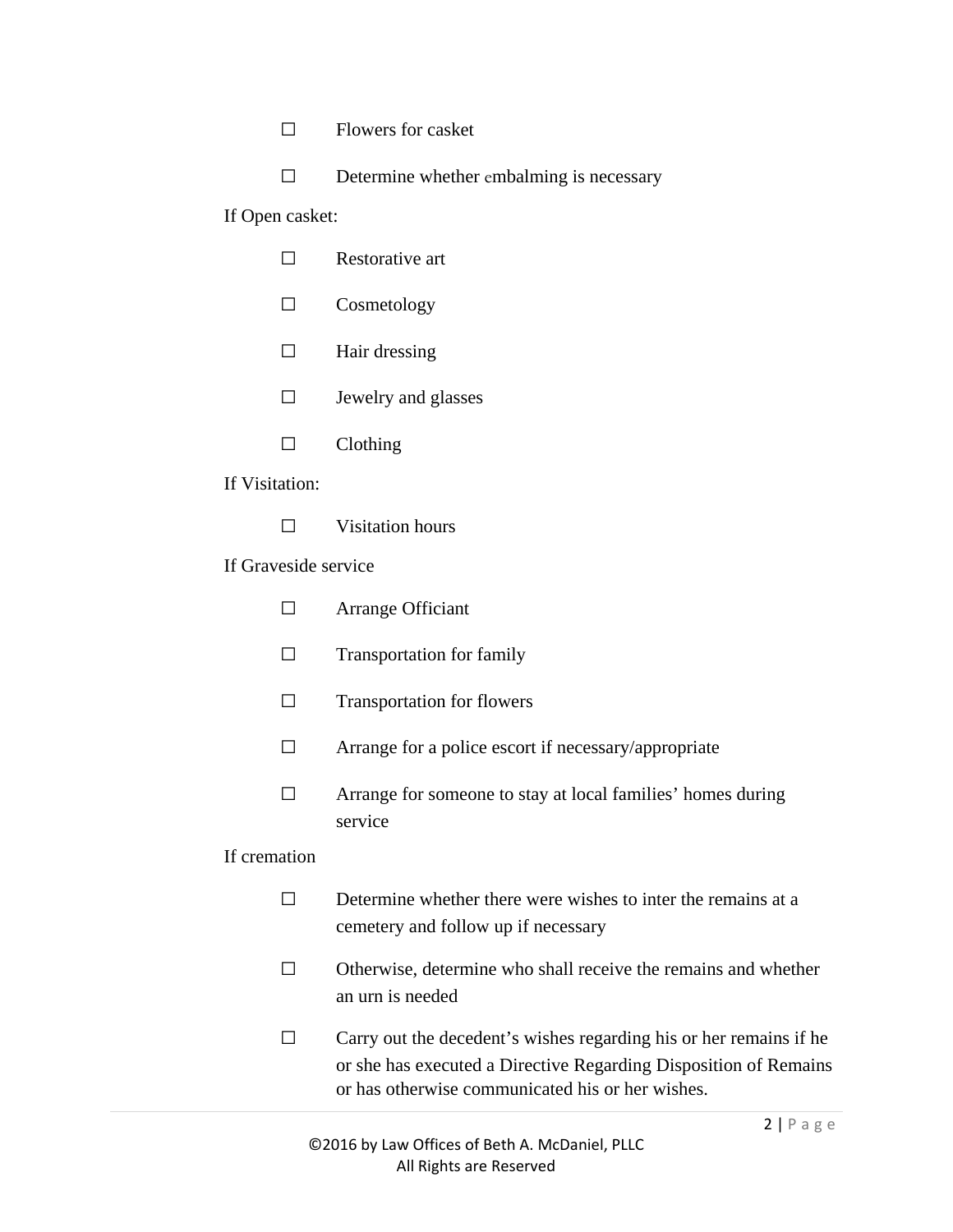- □ Draft and arrange to have an obituary published (unless decedent has directed there be no obituary).
	- **□** Is it appropriate to state a donation suggestion in lieu of flowers?

Make arrangements for a memorial for the decedent

- **□** Clergy to officiate
- **□** Date and time of services

Information for Eulogy (and obituary)

- **□** Grade school, high school, and college attended
- **□** Degrees earned
- **□** Public, civic, and religious positions
- **□** Military record
- **□** Citations
- **□** Hobbies and interests
- **□** Special Accomplishments
- **□** Charitable and Special Wishes
- **□** Select pallbearers, if appropriate
- **□** Select clothing for you and any children
- **□** Transportation for family
- **□** Arrangements for out-of-town guests
- **□** Parking Facilities
- **□** Music
	- **□** Slideshow or photo display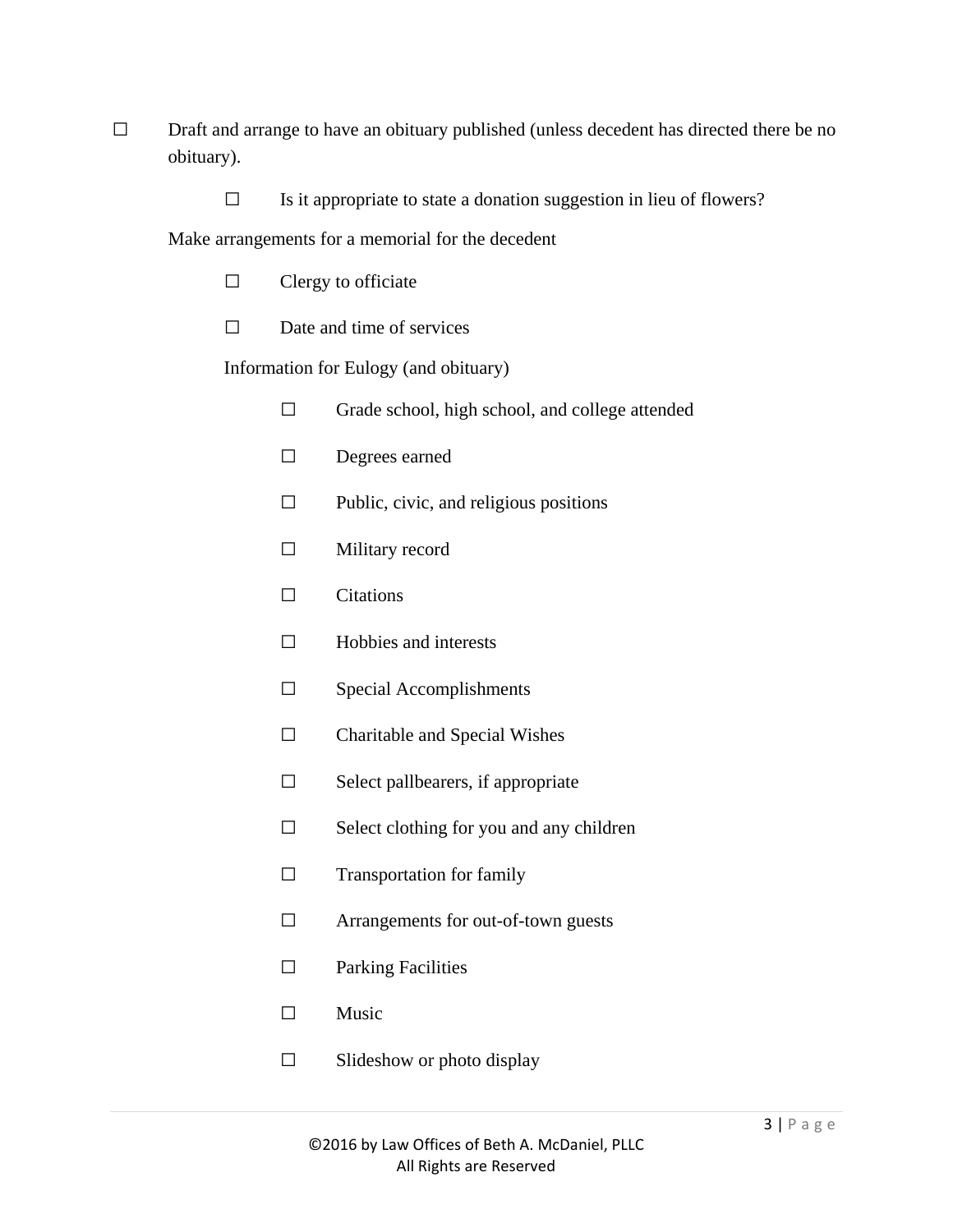- □ Prepare service program
- **□** Food for the reception via caterer or potluck
- **□** Compile thank you note list
- **□** Notify the personal representative or any trustee, in the decedent's Will or Trust, if other than yourself.
- **□** If you are the personal representative or trustee, contact an attorney to make an appointment to discuss the estate.
- **□** Receive any paperwork required of the attorney prior to the appointment and complete the paperwork.
- **□** Notify the decedent's attorney, friends, family members, employer or employees, clubs, unions and organizations, financial advisor, insurance agent, and physician of the decedent's death.
- **□** Notify anyone for whom the decedent served as personal representative, trustee, or attorney-in-fact.

## **□** Assemble Legal Documents

- **□** Will
- **□** Living Trust
- □ Community Property Agreement
- **□** Birth Certificate
- **□** Marriage License
- **□** Citizenship Papers
- **□** Insurance Policies
- **□** Bank Records
- **□** Deeds to Property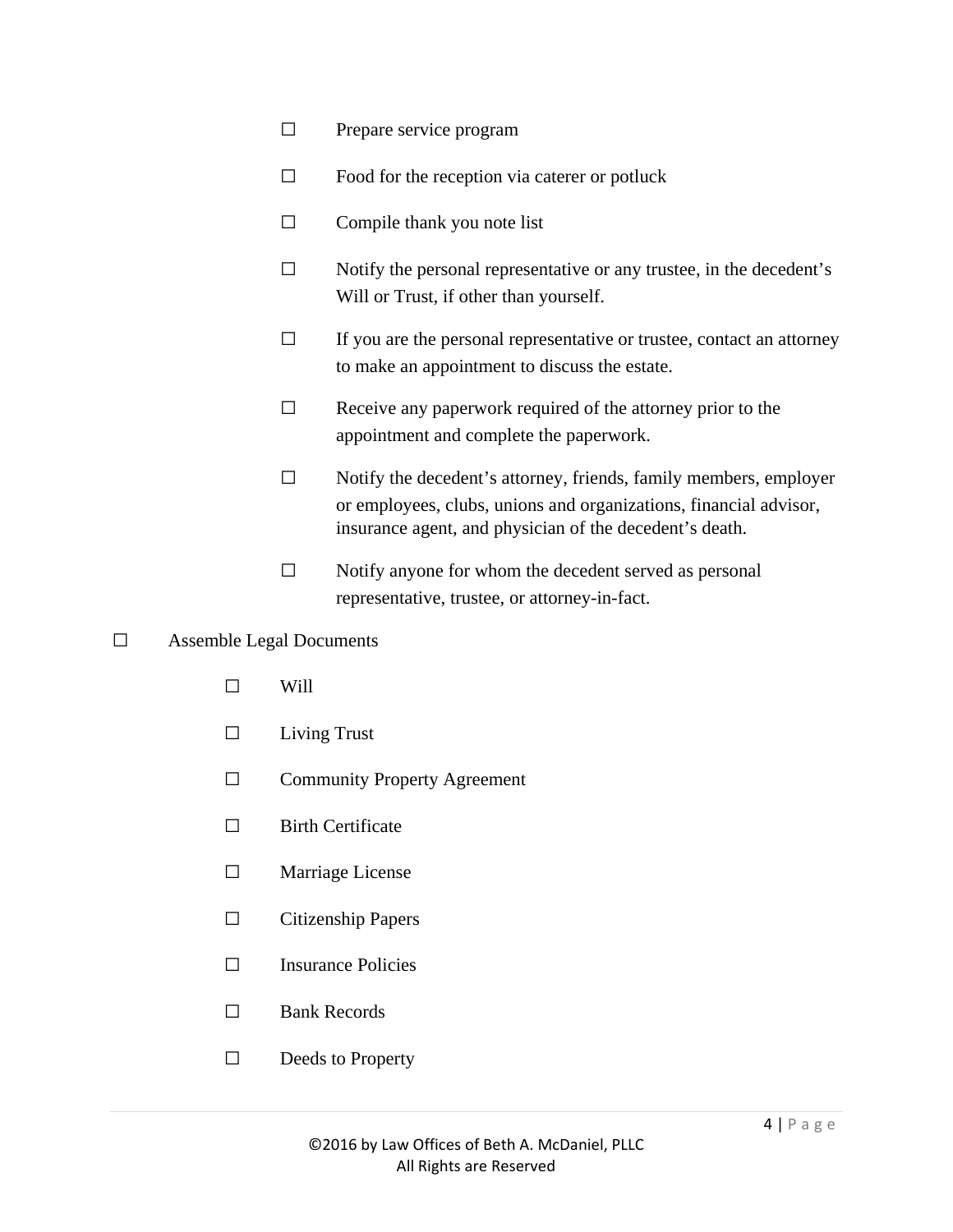- **□** Auto Titles
- **□** Income Tax Returns
- **□** Veteran Discharge Papers
- **□** Disability Claims
- **□** Cemetery Deed
- **□** Arrange to receive several copies (at least 10) of the death certificate after compiling needed information:
	- **□** Full legal name
	- **□** Home address and phone number
	- **□** How long resided in the state
	- **□** Occupation and Title
	- **□** Social Security Number
	- **□** Veteran serial number
	- **□** Date of death
	- **□** Place of birth
	- **□** Father's name
	- **□** Father's birthplace
	- **□** Mother's maiden name
	- **□** Mother's birthplace
	- **□** Religion
	- **□** Spouse's name (maiden name if wife)
- **□** Search for hidden assets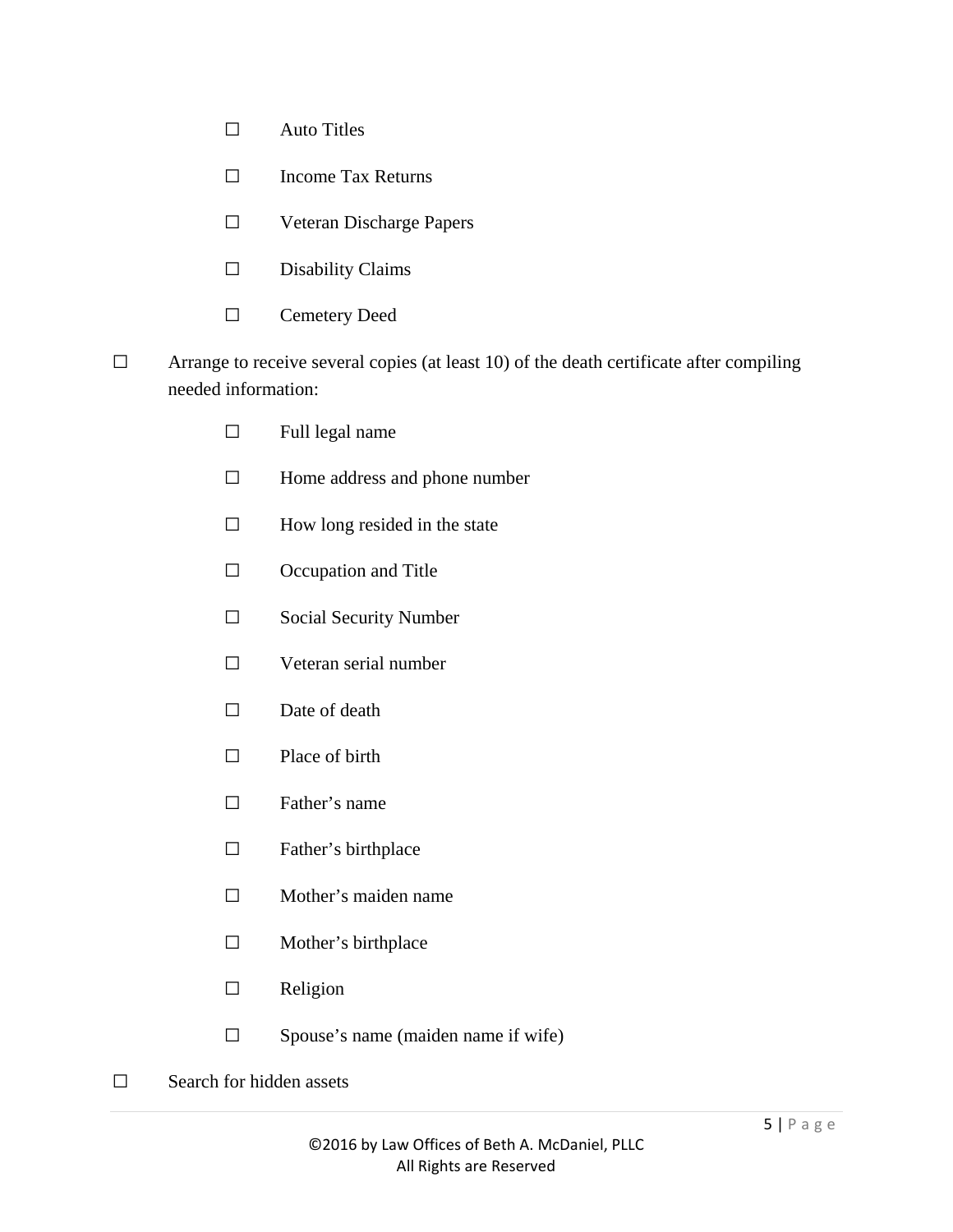- **□** Go to ims-dm.com to register the decedent's name on a 'do not contact list' so that the decedent no longer receives junk mail. There is no charge for the registration.
- **□** Determine whether there is a safe deposit box and whether anyone can access it other than the decedent.
	- **□** Ascertain whether there are any Wills or other testamentary documents in the safe deposit box.
- **□** Expenses which will require immediate payment (either by you subject to reimbursement or from decedent's account, if there is a joint tenant on said account)
	- **□** Clergy
	- **□** Transportation
	- **□** Food
	- **□** Burial Plot
	- **□** Funeral Director
	- **□** Memorial Marker
	- **□** Police Escort (if required)
	- **□** Organist
	- **□** Memorial Service location rental fees
	- **□** Attorney Fees
	- **□** Unexpected expenses

\*Neither receipt of this checklist, nor use of this checklist creates an attorney-client relationship between you and Law Offices of Beth A. McDaniel, PLLC. As a matter of policy, Law Offices of Beth A. McDaniel, PLLC does not accept a new client without first investigating for possible conflicts of interests and obtaining a signed engagement letter. (Law Offices of Beth A. McDaniel, PLLC may, for example, already represent another party involved in your matter.) **No Legal Advice Intended:** This checklist is for informational purposes only and may not reflect the most current legal developments. The checklist is not intended, and should not be